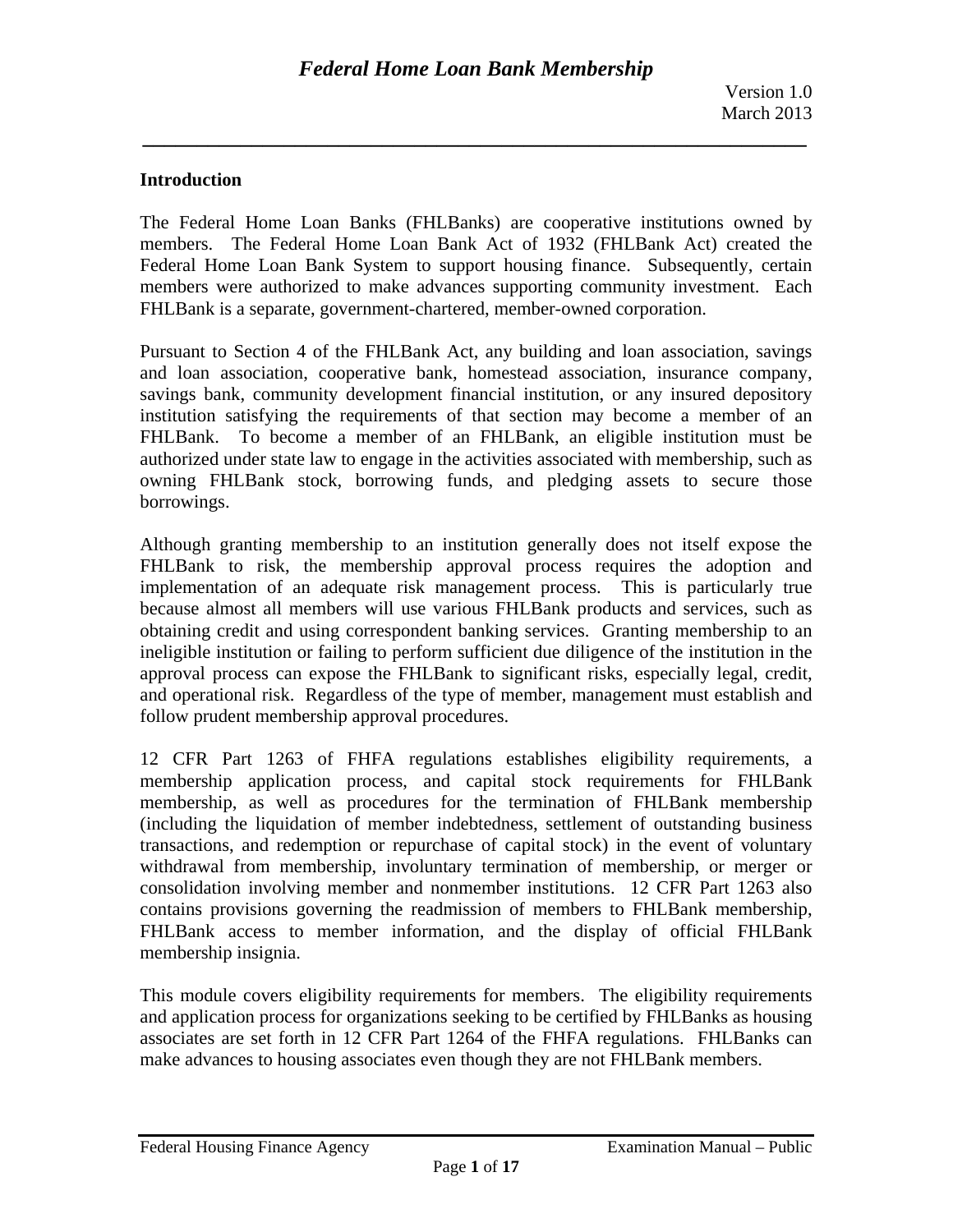In summary, an FHLBank may certify an entity to be a housing associate if it meets the criteria included in 12 CFR 1264.4 of FHFA's regulations. These criteria include:

*\_\_\_\_\_\_\_\_\_\_\_\_\_\_\_\_\_\_\_\_\_\_\_\_\_\_\_\_\_\_\_\_\_\_\_\_\_\_\_\_\_\_\_\_\_\_\_\_\_\_\_\_\_\_\_\_\_\_\_\_\_* 

- 1) The applicant is approved under title II of the National Housing Act (12 USC 1707, *et seq*.);
- 2) The applicant is a chartered institution having succession;
- 3) The applicant is subject to the inspection and supervision of some governmental agency;
- 4) The principal activity of the applicant in the mortgage field consists of lending its own funds; and
- 5) The financial condition of the applicant is such that advances may be safely made to the applicant.

# *Eligibility Requirements for Membership*

Pursuant to Section 4(a) of the FHLBank Act and 12 CFR 1263.6 of the FHFA regulations, those eligible for membership include depository institutions, community development financial institutions (CDFI), and insurance companies that:

- 1) Are duly organized under federal, state, or tribal law;
- 2) Are inspected and regulated under state or federal banking or similar state laws, or in the case of a CDFI, is certified by the CDFI Fund.
- 3) Either originate or purchase "long-term home mortgage loans" (loans with an original term-to-maturity of five years or more), including holding mortgage-backed securities representing an undivided interest in long-term mortgage loans;
- 4) Have at least 10 percent of their total assets in "residential mortgage loans," if they are credit unions or federally-insured depository institutions other than community financial institutions, or institutions below a certain total asset threshold, as defined in 12 CFR 1263.1;
- 5) Are of sound financial condition such that the FHLBank may safely make advances to them;
- 6) Possess a home financing policy that is consistent with sound and economical home financing; and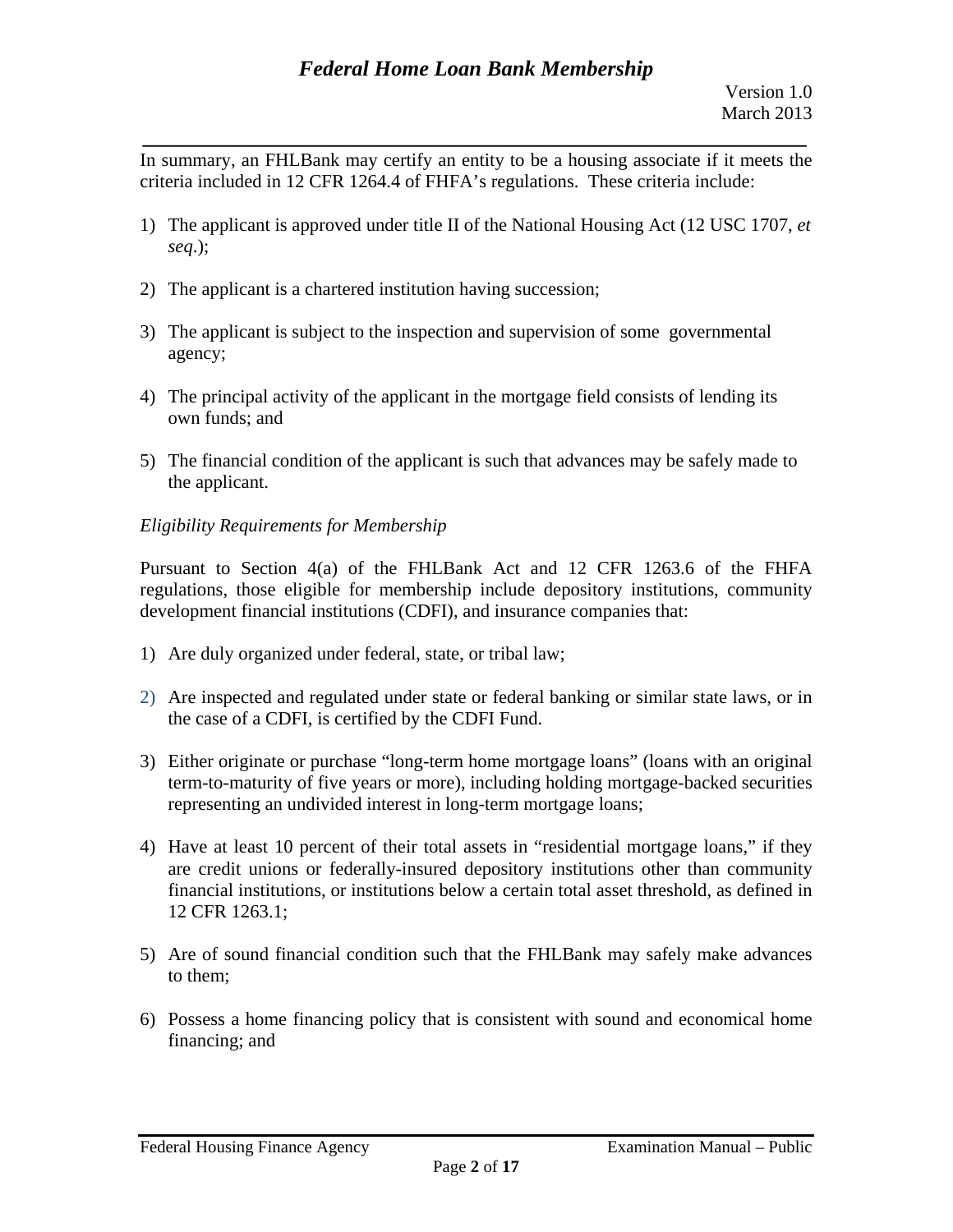*\_\_\_\_\_\_\_\_\_\_\_\_\_\_\_\_\_\_\_\_\_\_\_\_\_\_\_\_\_\_\_\_\_\_\_\_\_\_\_\_\_\_\_\_\_\_\_\_\_\_\_\_\_\_\_\_\_\_\_\_\_*  7) Possess management who is not subject to any enforcement actions or criminal, civil, or administrative proceedings or monetary liabilities, lawsuits, or judgments.

12 CFR 1263.1 defines a CDFI to be an institution that is certified as a community development financial institution by the CDFI Fund under the Community Development Banking and Financial Institutions Act of 1994, other than a bank or savings association insured under the Federal Deposit Insurance Act, a holding company for such a bank or savings association, or a credit union insured under the Federal Credit Union Act. In addition, a CDFI credit union specifically refers to those CDFI credit unions that are state chartered credit unions, certified by the CDFI Fund as CDFIs, and do not have Federal share insurance. 12 CFR Part 1263 includes specific references and requirements affecting CDFI credit unions and CDFIs.

An applicant for FHLBank membership satisfying the requirements of 12 CFR 1263.6 through 1263.16 of the FHFA regulations will be presumed to comply with the eligibility requirements of Section 4(a) of the FHLBank Act and 12 CFR 1263.6 of the FHFA regulations. 12 CFR 1263.17 of the FHFA regulations allows an FHLBank to rebut a membership applicant's presumption of compliance with the membership eligibility requirements. Members may also rebut their noncompliance with the eligibility requirements.

# *Membership Application Process*

FHLBank membership application requirements are described generally in 12 CFR 1263.2 of the FHFA's regulations. An applicant must submit to the FHLBank an application satisfying the requirements of 12 CFR Part 1263, including a written resolution or certification duly adopted by the applicant's board of directors, or by an individual with authority to act on the board's behalf, that the applicant (1) has reviewed the requirements of 12 CFR Part 1263 and has provided, to the best of the applicant's knowledge, the most recent, accurate and complete information available and (2) will promptly supplement the application with any relevant information that comes to the applicant's attention prior to the FHLBank's decision to approve or deny the application.

12 CFR Part 1263 provides that an FHLBank with whom a membership application has been filed will obtain and review information and documents required from the applicant to establish or rebut any rebuttable presumption of the applicant's satisfaction of eligibility requirements. In determining whether an applicant, other than an insurance company or a CDFI that is not a CDFI credit union, has complied with the financial condition eligibility requirement of 12 CFR 1263.11, an FHLBank must obtain from the applicant and review the following documents:

1) *Regulatory Financial Reports.* Regulatory financial reports filed by the applicant with the appropriate regulator for the last six calendar quarters and three year-ends preceding the date the FHLBank receives the application.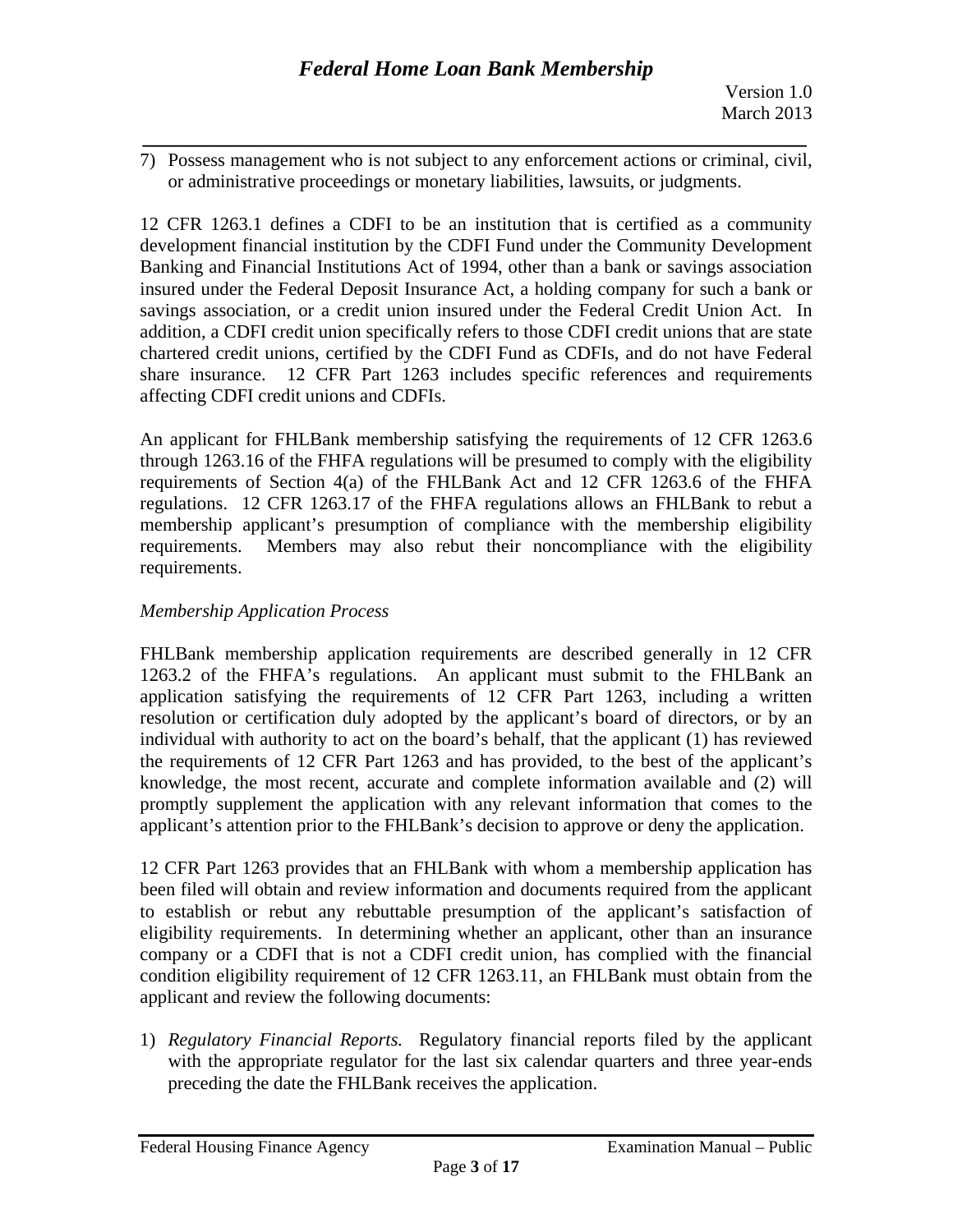2) *Financial Statements*. The most recent independent audit of the applicant conducted in accordance with generally accepted auditing standards by a certified public accounting firm that submits a report on the applicant, or such other audit, review, or compilation of financial statements permitted under 12 CFR 1263.11(a)(2).

*\_\_\_\_\_\_\_\_\_\_\_\_\_\_\_\_\_\_\_\_\_\_\_\_\_\_\_\_\_\_\_\_\_\_\_\_\_\_\_\_\_\_\_\_\_\_\_\_\_\_\_\_\_\_\_\_\_\_\_\_\_* 

- 3) *Regulatory Examination Report.* The applicant's most recent available regulatory examination report prepared by the appropriate regulator, a summary prepared by the FHLBank of the applicant's strengths and weaknesses as cited in the regulatory examination report, and a summary prepared by the FHLBank or applicant of actions taken by the applicant to respond to examination weaknesses.
- 4) *Enforcement Actions.* A description prepared by the FHLBank or applicant of any outstanding enforcement actions against the applicant, reports as required by the enforcement action, and verbal and written indications, if available, from the appropriate regulator of how the applicant is complying with the terms of the enforcement action; and
- 5) Other Information. Any other relevant document or information concerning the applicant that comes to the FHLBank's attention in reviewing the applicant's financial condition.

An applicant, other than an insurance company and a CDFI that is not a CDFI credit union, will be deemed to be in compliance with the financial condition eligibility requirement if the applicant satisfies the composite examination rating, capital, and minimum performance standard requirements of 12 CFR 1263.11(b). An insurance company applicant and a CDFI that is not a CDFI credit union will be deemed to meet the financial condition eligibility requirement if it satisfies the requirements of 12 CFR 1263.16.

The FHLBank must prepare a written digest for each applicant stating whether the applicant has satisfied the requirements of the rebuttable presumption of compliance with eligibility requirements, together with the FHLBank's findings and the related reasons. The FHLBank must maintain in a membership file for the applicant, the digest, all other documents required in 12 CFR 1263.6 through 1263.18 (including all documents required to establish or rebut a presumption), additional documents submitted by the applicant or otherwise obtained or prepared by the FHLBank concerning the applicant, and the decision resolution to be adopted by the FHLBank disposing of the application. The FHLBank shall maintain the file for at least three years after the FHLBank's decision to approve or deny the membership application and the resolution of any appeal to the FHFA under 12 CFR 1263.5.

An FHLBank may delegate its authority to approve membership applications only to a committee of the FHLBank's board of directors, the FHLBank president, or a senior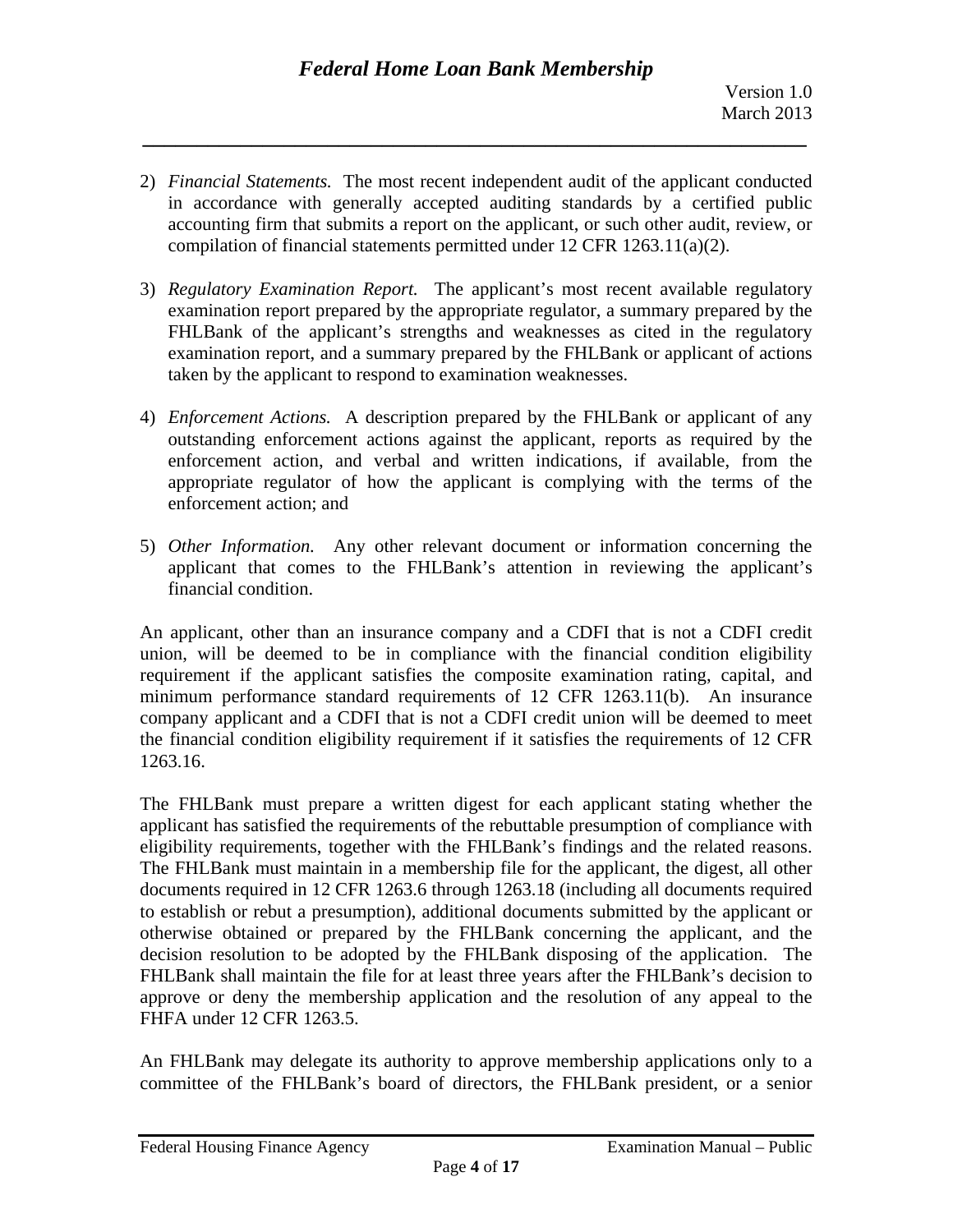*\_\_\_\_\_\_\_\_\_\_\_\_\_\_\_\_\_\_\_\_\_\_\_\_\_\_\_\_\_\_\_\_\_\_\_\_\_\_\_\_\_\_\_\_\_\_\_\_\_\_\_\_\_\_\_\_\_\_\_\_\_*  officer who reports directly to the FHLBank president, other than an officer with responsibility for business development. The FHLBank must act on a membership application within 60 calendar days of the date the institution deems the application to be "complete," as that term is defined in 12 CFR 1263.3, and thereafter to provide the applicant and the FHFA with a copy of the FHLBank's decision resolution within three days of the rendering of the decision. The decision resolution must be duly adopted by the FHLBank's board of directors, by a committee of the board, or by an officer having delegated authority from the board to approve membership applications, and must state the following:

- 1) That the statements in the digest, described above, are accurate to the best of the FHLBank's knowledge and are based on a diligent and comprehensive review of all available information identified in the digest; and
- 2) Where the decision resolution is to approve the application for membership, that the applicant is authorized under the laws of the United States and of the appropriate state to become a member of, purchase stock in, do business with, and maintain deposits in, the FHLBank to which the applicant has applied, and the applicant meets all of the membership criteria of the FHLBank Act and 12 CFR Part 1263 of the FHFA regulations.

Where the FHLBank's decision resolution is to deny the membership application, the applicant may file a written appeal of the decision with the FHFA within 90 days of the date of the FHLBank's decision. The appeal process is governed by 12 CFR 1263.5 of the FHFA regulations.

## *Membership Stability and Suitability*

FHLBanks serve the needs of their members through a variety of services. The demand for those services can increase or decrease depending on the number of members, the economic environment, and other factors. FHLBanks must evaluate the number and character of its membership base in establishing a strategic plan. The management and board of an FHLBank should be aware of membership concentrations and evaluate whether a small group of large members or a particular type of member predominates.

Membership levels can change due to a variety of factors, some outside the FHLBank's control, like a member's voluntary withdrawal, merger, or acquisition by another financial institutions that may or may not be a member of the same FHLBank, or the failure of a member. External forces affecting the stability of an FHLBank's membership base must be evaluated.

Different members pose greater uncertainty and different risks to an FHLBank. An FHLBank must be aware of such differences and conduct any prepatory analysis in advance of accepting such members. For example, lending to a member that is not a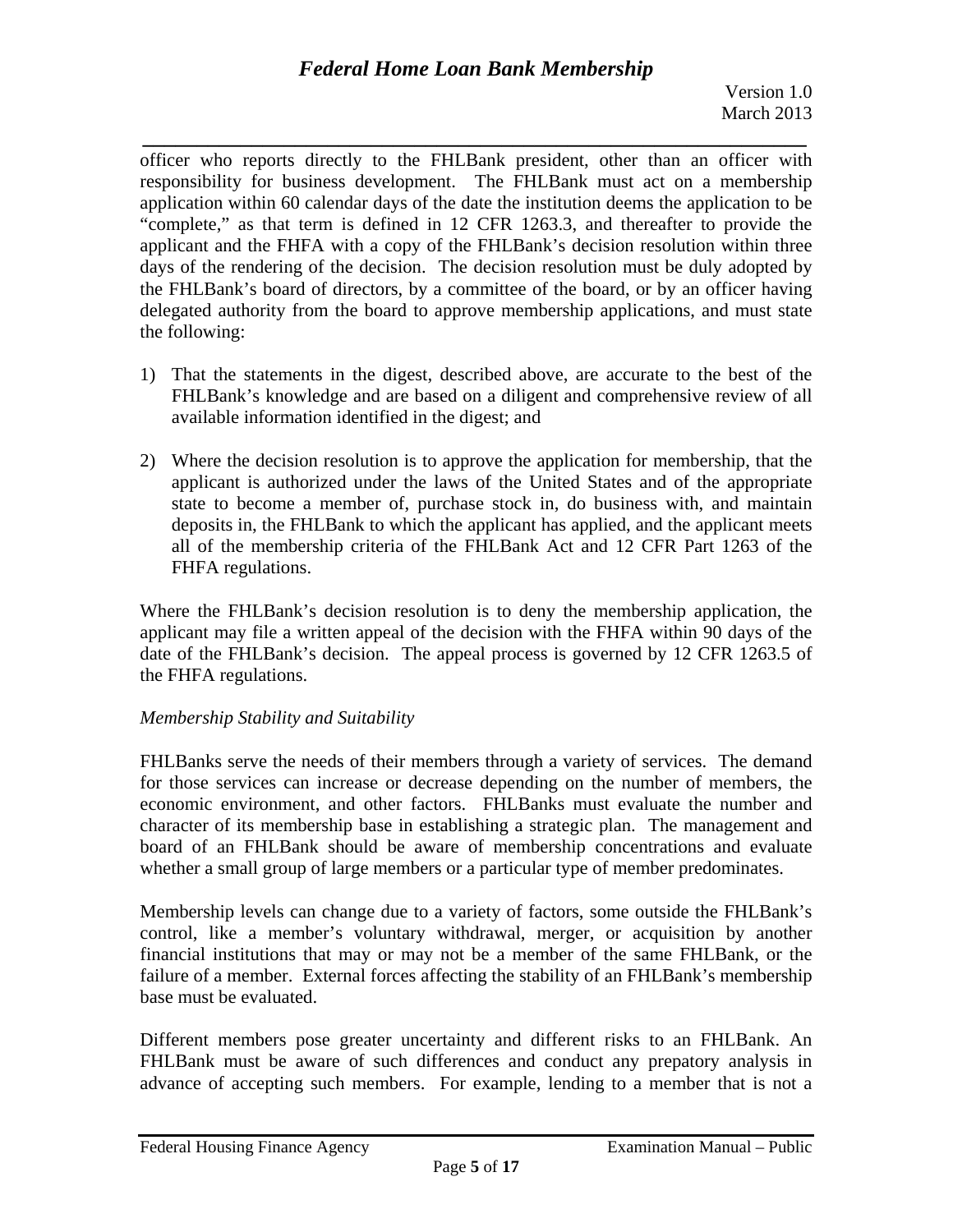*\_\_\_\_\_\_\_\_\_\_\_\_\_\_\_\_\_\_\_\_\_\_\_\_\_\_\_\_\_\_\_\_\_\_\_\_\_\_\_\_\_\_\_\_\_\_\_\_\_\_\_\_\_\_\_\_\_\_\_\_\_*  federally-insured bank, thrift, or credit union, may pose greater risk. Unlike the established priority of FHLBank claims in the event of the failure of a federally-insured member, an FHLBank's lien status may not be clear in the event of receivership or conservatorship of an insurance company member, for example. The FHLBank should evaluate relevant laws for each state in its district from which it intends to accept insurance company members.

## **Regulatory Environment**

The primary authorities governing, or relevant to, membership activities of the FHLBanks are set forth below. The examiner should ensure that the application of such authorities to an FHLBank has been considered by the FHLBank and its legal counsel.

*1) Rules and Regulations of the Federal Housing Finance Agency (FHFA) and its predecessor, the Federal Housing Finance Board (Finance Board)*, include the following parts and sections relevant to membership approval:

12 CFR 1261.4(a) of the FHFA regulations requires an FHLBank to file an annual capital stock report with the FHFA that provides information on its members' capital stock.

12 CFR Part 917 of Finance Board regulations addresses powers and responsibilities of FHLBank boards or directors and senior management. In particular, 12 CFR 917.3, Risk Management, 12 CFR 917.4, Bank Member Products Policy, 12 CFR 917.5, Strategic Business Plan, and 12 CFR 917.6, Internal Control System, are pertinent.

12 CFR Part 1263 of the FHFA regulations addresses FHLBank membership, including eligibility requirements, application process, reporting requirements, and other matters.

12 CFR Part 1290 of the FHFA regulations addresses members' adherence to community support standards, documentation of community support activities, and the periodic submission of a community support statement to the FHFA.

12 CFR 1266.4(e) of the FHFA regulations requires the FHLBanks to provide the FHFA with a report of advances and commitments outstanding to each of its members in accordance with the instructions provided in the Data Reporting Manual adopted by the FHFA.

*2) Advisory Bulletins of the Federal Housing Finance Board* that provide supervisory guidance relating to the topic of membership activities are:

Advisory Bulletins 02-3, dated February 13, 2002, and 03-2, dated February 10, 2003,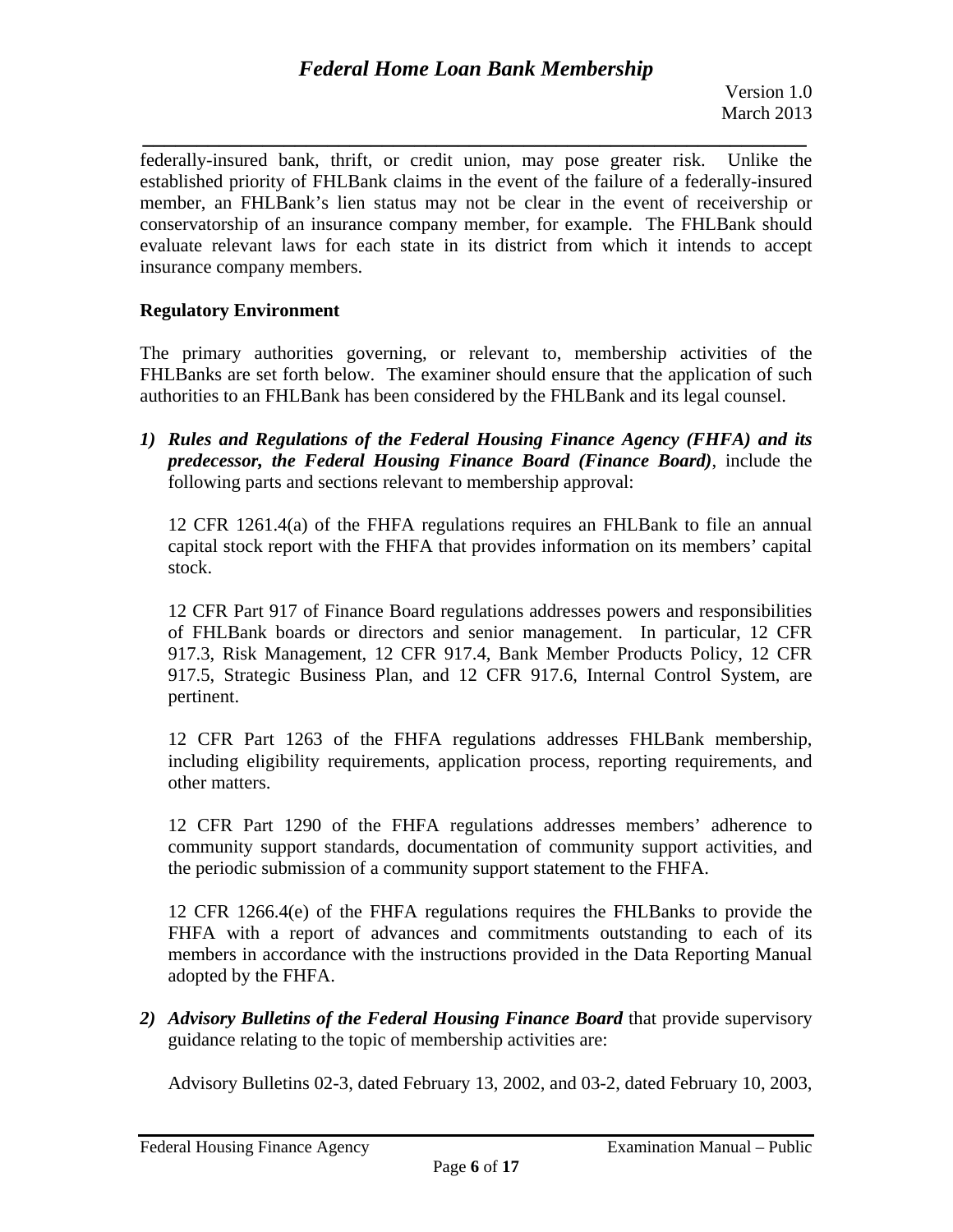*\_\_\_\_\_\_\_\_\_\_\_\_\_\_\_\_\_\_\_\_\_\_\_\_\_\_\_\_\_\_\_\_\_\_\_\_\_\_\_\_\_\_\_\_\_\_\_\_\_\_\_\_\_\_\_\_\_\_\_\_\_*  provide guidance on specific attributes to be considered by FHLBanks in the formation of their business continuity plans and the establishment of bilateral agreements with other FHLBanks.

## *3) Regulatory Interpretations of the FHFA*

Regulatory Interpretation 2012-RI-02, dated April 3, 2012, addresses whether a nondepository institution that is eligible for membership can establish its principal place of business in a particular state solely on the fact that it has been organized under the laws of that state.

## **Issues Specific to the FHLBanks**

### *Membership Applications*

Organizational structures for membership activities may vary and require coordination with other FHLBank departments and functions, such as membership services, credit services, correspondent bank services, information technology, legal, risk management, executive management, management committees, and the board of directors. In general, the membership application process consists of the following steps:

- 1) A potential applicant requests membership and submits an application for membership. Several of the FHLBanks have application forms on their respective websites. Some FHLBanks require additional information, such as member management responses to regulatory examination reports or additional financial information, at the time of application.
- 2) The FHLBank will review the application, determine whether the application is complete and whether the applicant is otherwise eligible to become a member, and may request additional information based on this review. The FHLBank must act on a complete application within 60 calendar days of receipt.
- 3) The FHLBank's board of directors or designee approves the applicant for membership. The new member must purchase FHLBank stock within 60 calendar days of membership approval. Some FHLBanks may require submission of funds for stock purchase at the time of application.
- 4) Within three business days of an FHLBank's decision of a membership application, the FHLBank must provide the applicant and the FHFA with a copy of the FHLBank's decision resolution.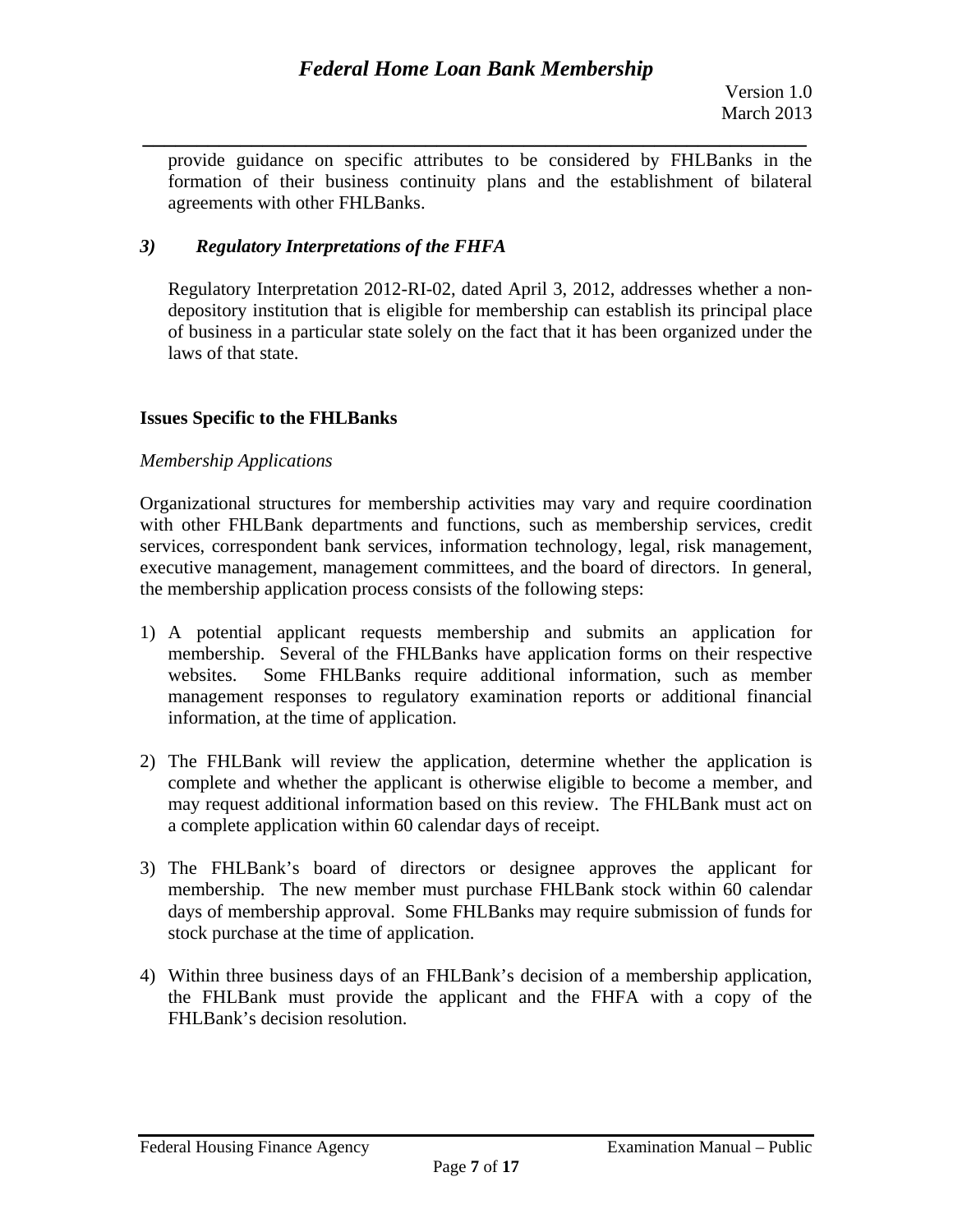*\_\_\_\_\_\_\_\_\_\_\_\_\_\_\_\_\_\_\_\_\_\_\_\_\_\_\_\_\_\_\_\_\_\_\_\_\_\_\_\_\_\_\_\_\_\_\_\_\_\_\_\_\_\_\_\_\_\_\_\_\_*  5) Upon approval of a membership application, the FHLBank should contact the FHFA to institute the issuance of an identification number for data entry in the membership system.

# *Federal Housing Finance Agency Membership System*

The membership database system was developed as a central repository for information collected by the FHFA from the FHLBanks about members and housing associates. The membership database maintains FHLBank-reported information concerning a financial institution's membership status and charter information as well as details on each member's holdings of advances and FHLBank capital stock.

The membership system and membership database also do the following:

- 1) Maintain member profile information and status changes, such as information regarding mergers, voluntary withdrawals, changes in principal place of business, charter relocations, and charter conversions;
- 2) Provide for the assignment of identification numbers for new approvals; and
- 3) Maintain quarterly membership financial information reported by the FHLBanks, such as advances, commitments and capital stock outstanding for members and housing associates and financial information (total assets and residential mortgage loans) compiled from call report information the member filed with its regulator or from other sources if the member does not file a call report.

## *Risks Associated with Membership Activities*

Membership activities can subject the FHLBanks to various risks if the FHLBanks subsequently provide advances to an inappropriately approved member. The primary risks are legal risk, credit risk, and operational risk. Legal risk may be incurred if the FHLBank's application process does not ensure that the applicant meets all applicable regulatory requirements to become a member. Legal risk may also arise if documents used in membership activities are incomplete, missing, unenforceable, not in compliance with federal and state requirements, or otherwise inadequate to protect the FHLBank's interests. Legal risk may also arise if the FHLBank does not adequately document sufficient rationale for membership denials. Review of the eligibility of potential insurance company members is particularly important, as state law generally governs insurance company membership eligibility and will likely vary within the FHLBank's district.

The FHLBank may also incur credit risk if it grants an applicant membership without fully evaluating the member's financial condition as required by the regulation and subsequently extends credit to the member. Failure to adhere to membership eligibility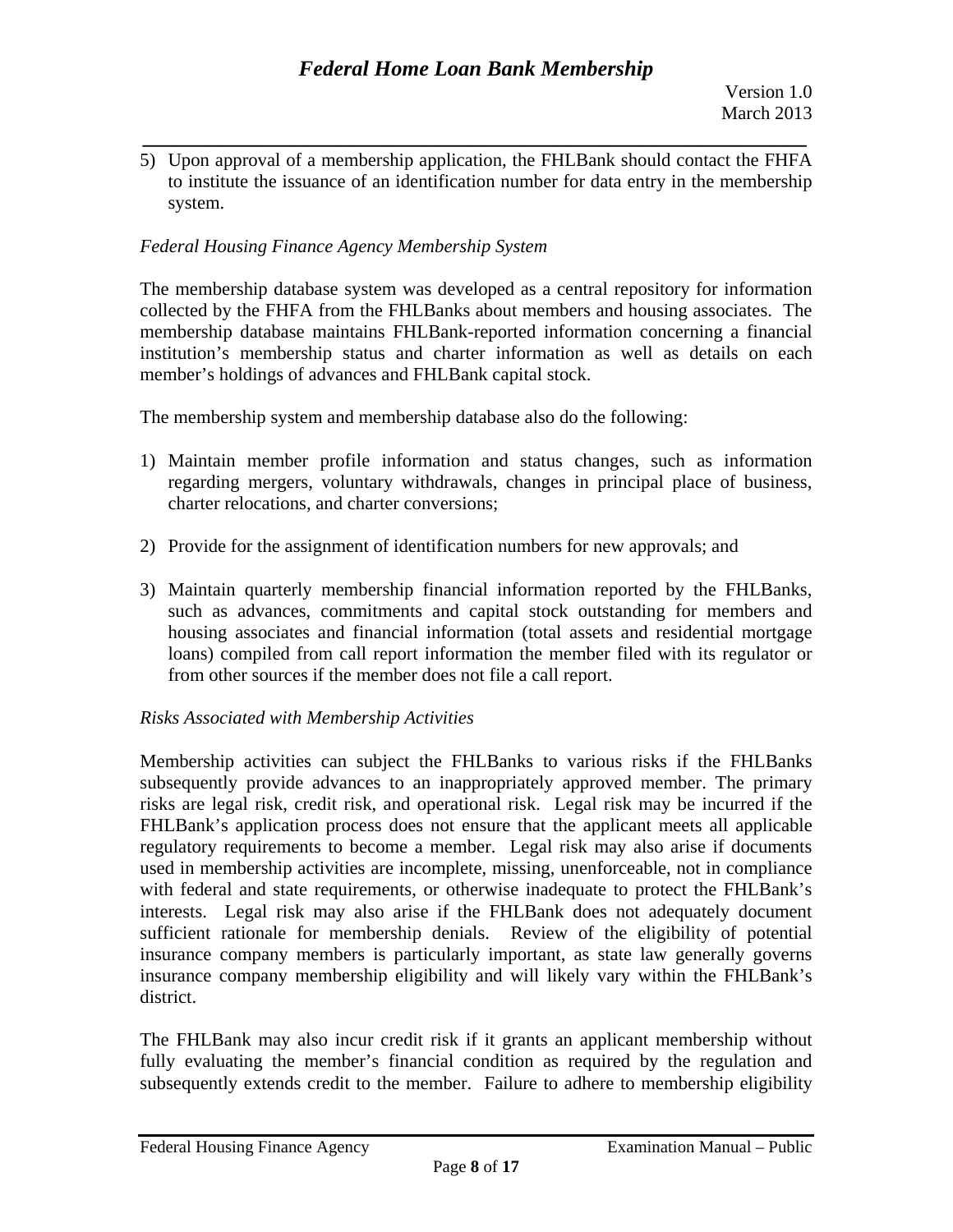requirements may result in approval of ineligible applicants or rejection of eligible applicants.

*\_\_\_\_\_\_\_\_\_\_\_\_\_\_\_\_\_\_\_\_\_\_\_\_\_\_\_\_\_\_\_\_\_\_\_\_\_\_\_\_\_\_\_\_\_\_\_\_\_\_\_\_\_\_\_\_\_\_\_\_\_* 

Operational risk can arise if the FHLBank does not have adequate procedures to document the application process, including membership denials. The FHLBank must also ensure that approval authority is appropriate and reporting to the FHFA is timely.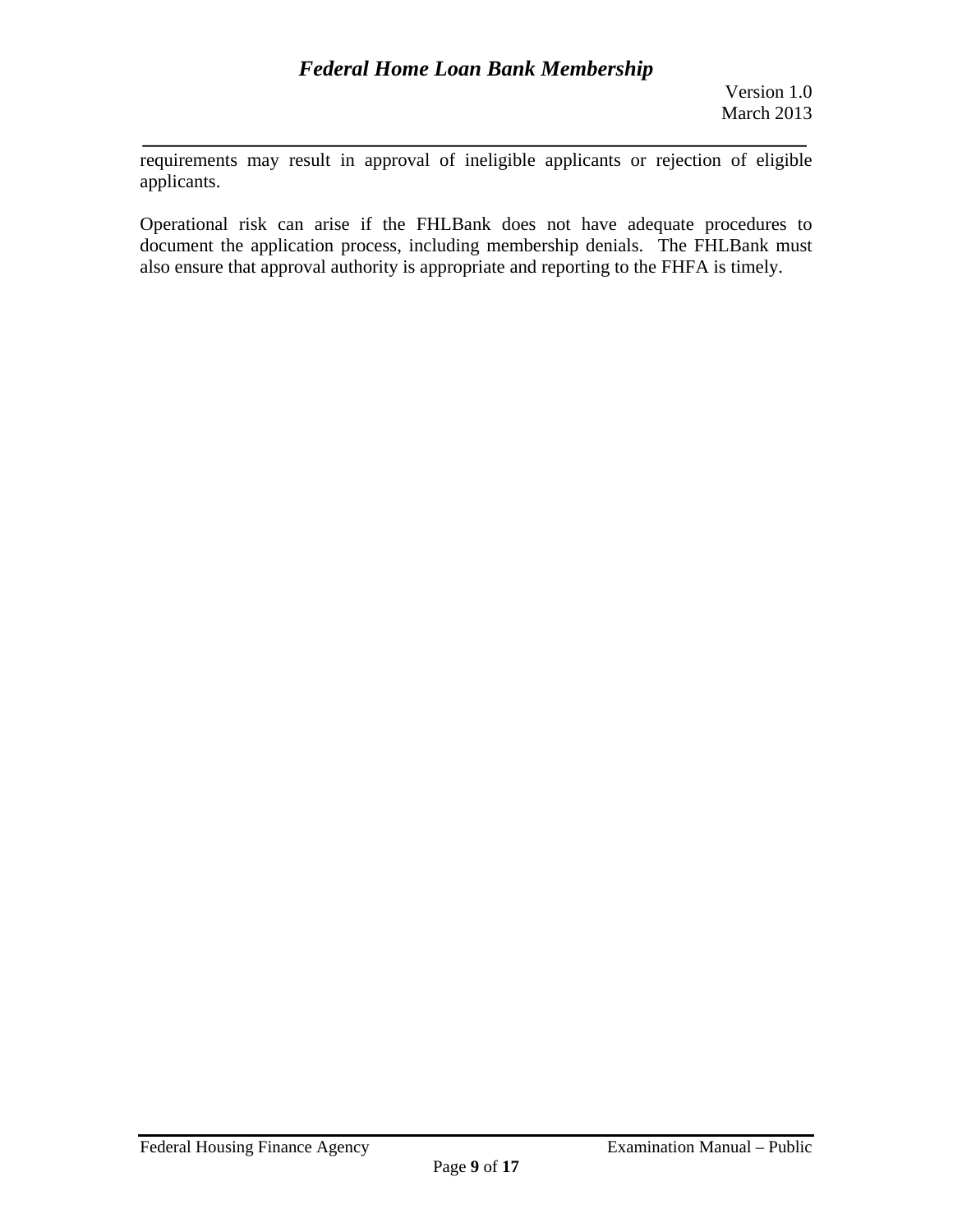### **Examination Guidance**

The workprogram for the Federal Home Loan Bank Membership examination module is detailed below. If this module is included in the examination scope, the examiner must perform worksteps sufficient in coverage to document the basis for conclusions on the quantity of risk and quality of risk management pertaining to this area. Transaction testing is mandatory and the examiner must document sufficient worksteps from Section 4, *Testing*, to support the findings and conclusions from this examination module.

In determining the extent of review and testing to be conducted in completing each analysis, the examiner should take into account any applicable FHFA off-site monitoring or analysis reports, such as analysis of the quality and effectiveness of corporate governance practices, financial condition and performance, economic and housing industry conditions, internal controls, and audit coverage relating to the institution's membership activities.

NOTE: Text in (*italics*) referenced in a workstep represents illustrative guidance that serves as suggestions for specific inquiry.

### **1. Scope of Examination Work Performed**

- 1) Review past reports of examination for outstanding issues or previous problems related to membership.
- 2) Review FHFA off-site monitoring or analysis reports, and workpapers produced as part of on-going monitoring, related to membership.
- 3) Assess the status of outstanding Matters Requiring Attention and Violations pertaining to membership.
- 4) Review internal audit reports for outstanding issues relating to membership.
- 5) Review minutes of meetings of the board of directors and relevant board and management committees for any issues regarding membership.
- 6) Identify and evaluate the FHLBank's strategy for membership. What are the risks and benefits of that business model? (*Are membership levels changing? Are members availing themselves of FHLBank services? What kind of member is the FHLBank targeting? Does that member pose risks with which the FHLBank is not familiar?* )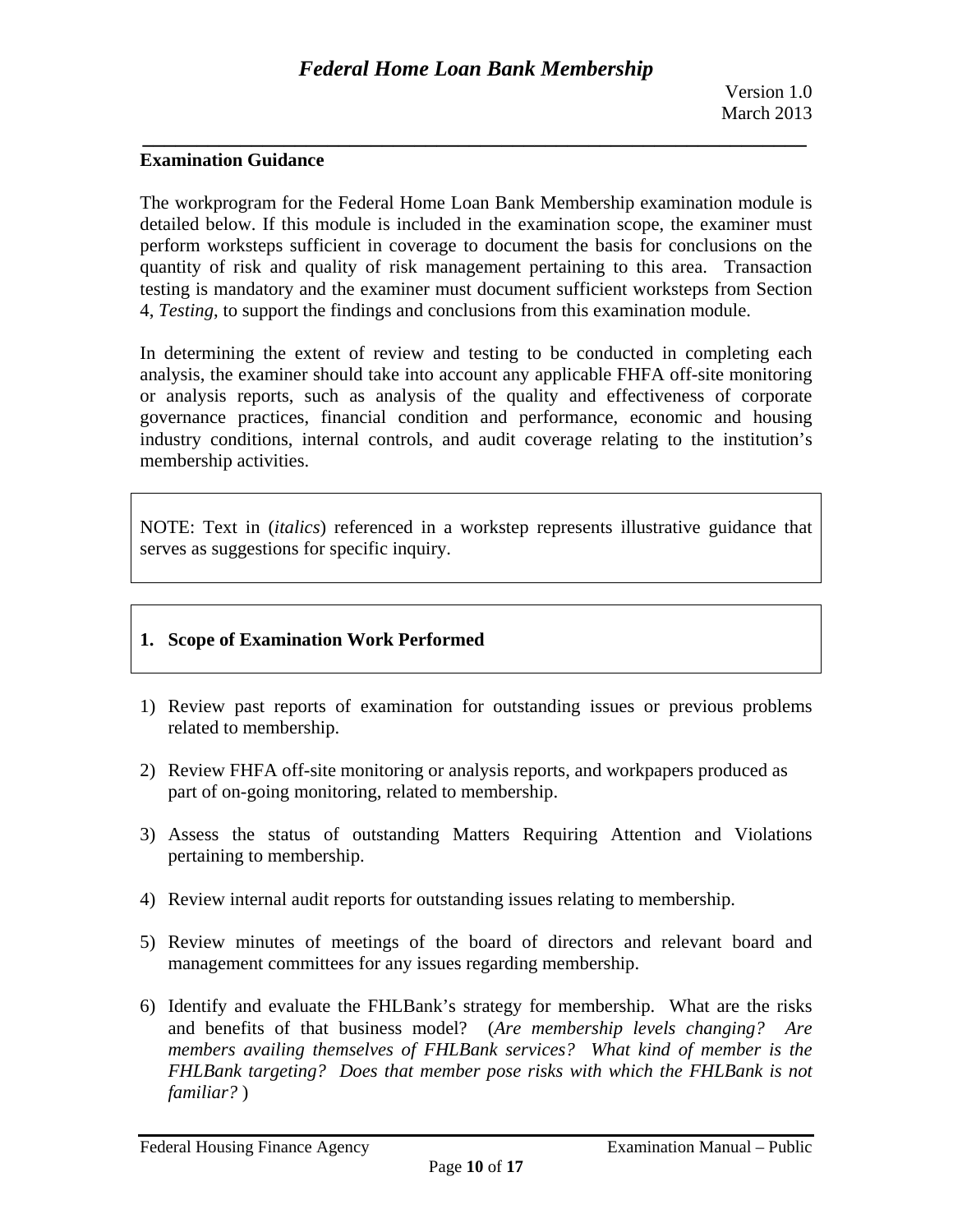7) Review the strategic business plan for compliance with 12 CFR 917.5(a) as this relates to membership. Determine the status of goals and objectives and how the FHLBank monitors these.

*\_\_\_\_\_\_\_\_\_\_\_\_\_\_\_\_\_\_\_\_\_\_\_\_\_\_\_\_\_\_\_\_\_\_\_\_\_\_\_\_\_\_\_\_\_\_\_\_\_\_\_\_\_\_\_\_\_\_\_\_\_* 

- 8) Determine if the business model used by the FHLBank for membership is consistent with the FHLBank's broader strategic objectives and the needs of the members.
- 9) Evaluate any significant changes related to membership that have been implemented since the last examination or are being considered that may affect the FHLBank's risk profile.

Summarize the work performed in the examination of the FHLBank's membership. To the extent there were modifications to the originally planned scope based on concerns identified during the examination, document those changes and the reasons for such changes.

## **2. Description of Risks**

- 1) Review the number of new members approved and members lost since the last examination. (*Is the new member approval rate sufficient to meet strategic plan objectives? If not, what is the FHLBank's strategy to ensure strategic goals are met?*)
- 2) Review and evaluate the FHLBank's marketing efforts as they relate to new membership. (*Does the FHLBank's marketing efforts target the growth objectives of the strategic plan, if any?*)
- 3) Review and assess any market analysis conducted by the FHLBank to determine if strategic objectives related to membership are reasonable. (*Do conclusions in the market analysis correlate to the strategic objectives in the strategic plan?*)
- 4) Review any employee incentive compensation program as that relates to membership.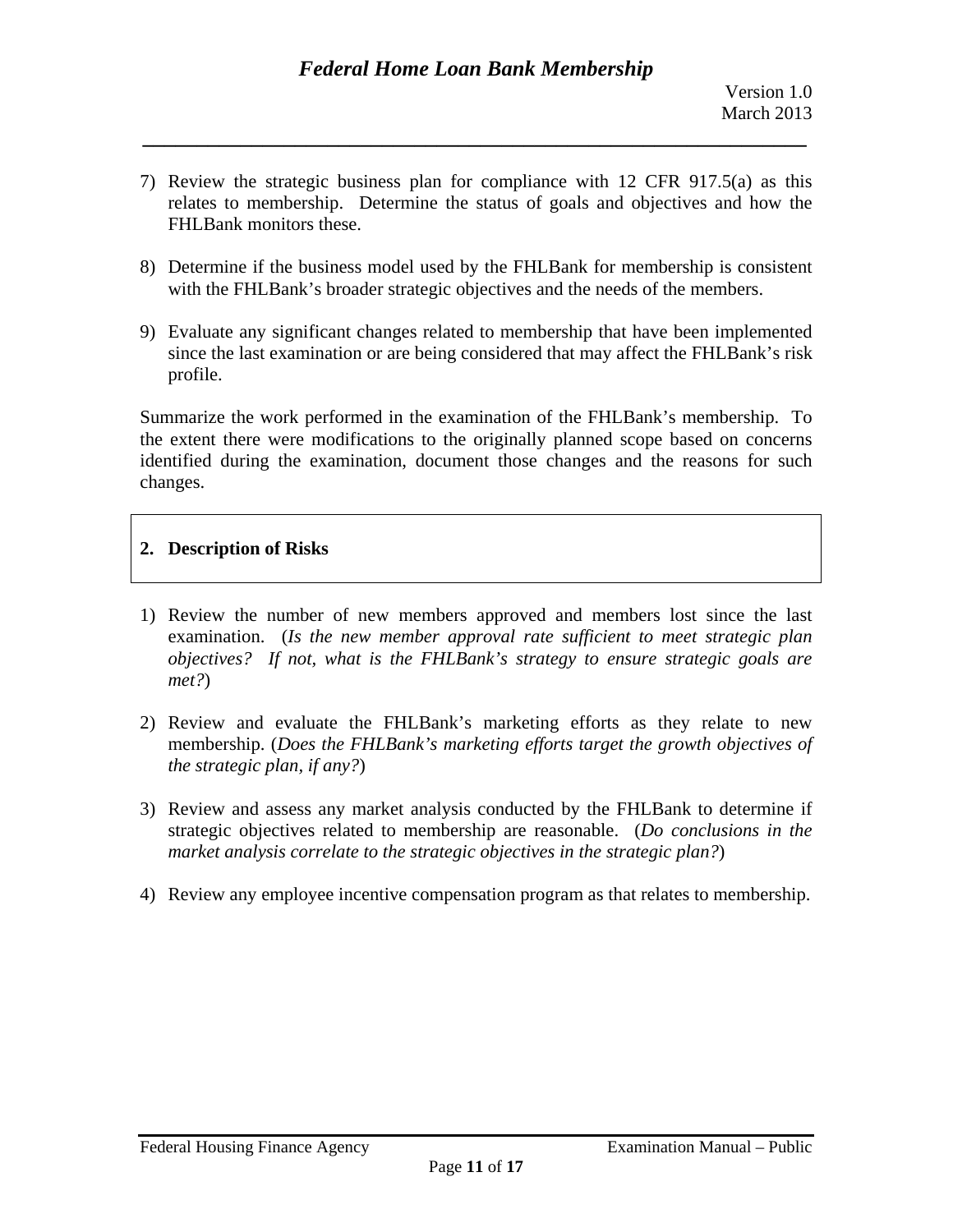# **3. Risk Management**

### *Risk Identification Process*

*membership?*) 1) Based on worksteps performed under **Description of Risks**, assess and conclude on the adequacy of the FHLBank's risk identification process. *(Has the FHLBank appropriately identified all areas of potential risk resulting from membership activities? Is risk exposure monitored on an on-going basis? Does the FHLBank report on risk exposure to the appropriate parties within the organization? Has the identification of potential risk resulted in establishing appropriate controls for* 

### $O$ *rganizational Structure*

- 1) Identify the key personnel and their primary duties, responsibilities and technical expertise to determine if resources are effectively deployed to execute the FHLBank's membership strategies.
- *to address identified deficiencies in staff expertise? Are such steps appropriate?)* 2) Evaluate the staffing and skill level, segregation of duties, and cross training of personnel to determine if resources are sufficient to execute the FHLBank's membership strategies. (*Does staff have appropriate training and experience to carry out their responsibilities within the organization? What steps has the FHLBank taken*
- *from membership? How are these efforts coordinated?) Policy and Procedure Development*  3) Evaluate coordination between departments such as member services, credit, risk management, and information technology to determine if membership applications are processed in an efficient and effective manner. (*Do different departments within the FHLBanks coordinate efforts to limit the risk exposure to the FHLBank resulting*

1) Review departmental policies and procedures for membership. (*Are policies and procedures current, relevant, sufficiently detailed, and consistent with the FHLBank's policies and applicable regulations? Do the policies provide adequate guidance in controlling risk to the institution? Do the policies detail approval authority and documentation requirements? Do policies and procedures clearly define responsibility for administration of membership applications and on-going membership monitoring?*)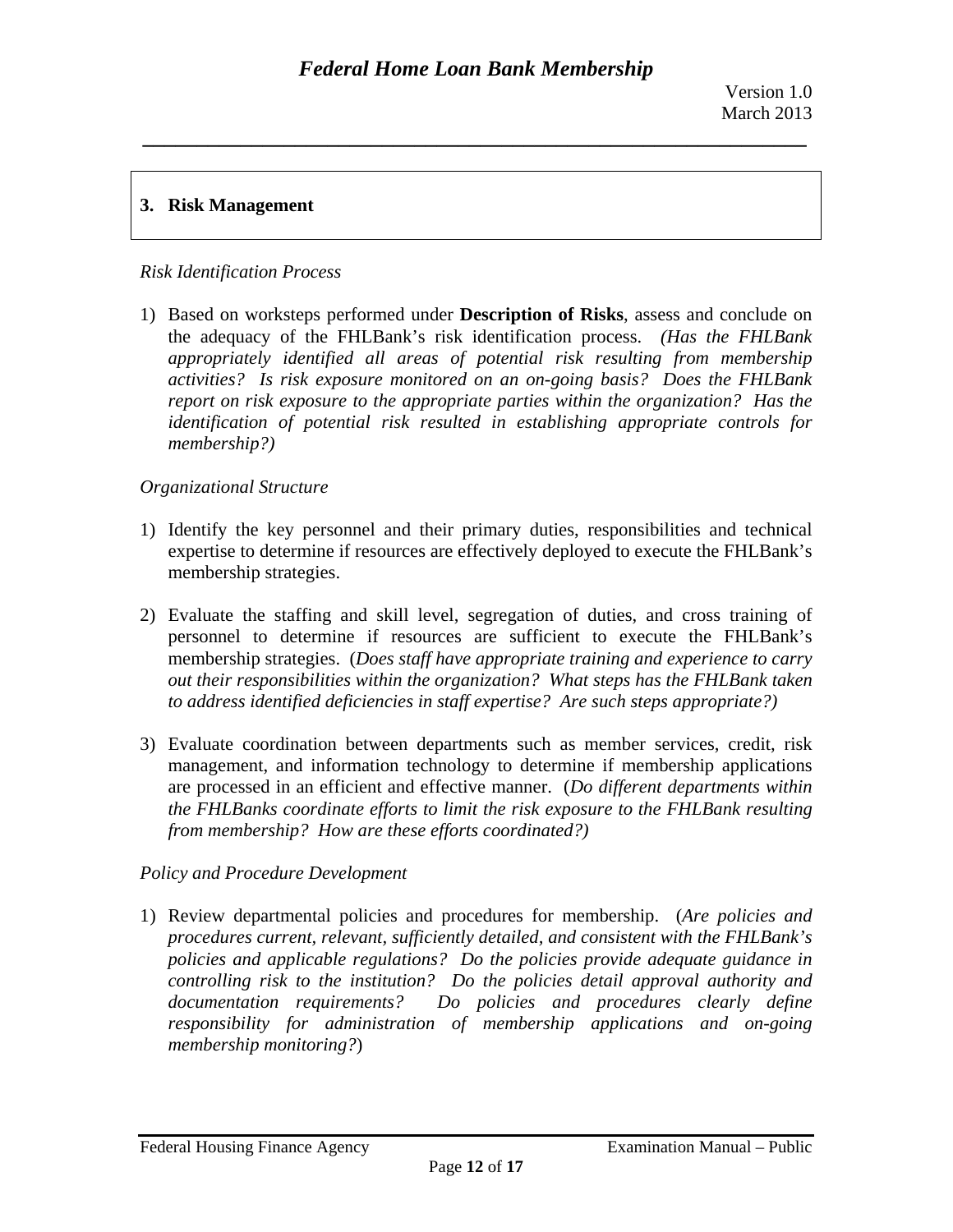- *\_\_\_\_\_\_\_\_\_\_\_\_\_\_\_\_\_\_\_\_\_\_\_\_\_\_\_\_\_\_\_\_\_\_\_\_\_\_\_\_\_\_\_\_\_\_\_\_\_\_\_\_\_\_\_\_\_\_\_\_\_*  2) Determine if the FHLBank has established membership approval policies and procedures that require the evaluation of the financial condition of applicants, both at the time of application and on an ongoing basis.
- 3) Determine if the FHLBank has established membership approval policies and procedures under which the FHLBank determines that applicants meet other eligibility requirements, such as long-term residential mortgage origination and investment.
- 4) Determine if FHLBank management has established policies related to termination of FHLBank membership (including the liquidation of member indebtedness, settlement of outstanding business transactions and redemption or repurchase of capital stock) in the event of voluntary withdrawal from membership, involuntary termination of membership, or merger or consolidation involving a member and nonmember for compliance with 12 CFR Part 1263.
- 5) Determine if FHLBank management has established policies that require consideration and evaluation of state laws that may govern: (i) membership eligibility of applicants: (ii) authority of applicants to own FHLBank stock, borrow funds, and pledge assets to secure borrowings; and (iii) treatment of claims and collateral in conservatorship or receivership. These considerations are particularly important with respect to insurance company applicants.

## *Risk Metrics*

- 1) Evaluate any risk metrics established related to membership. (*Do such metrics appropriately consider all aspects of potential risk to the organization?)*
- *the FHLBank?) Reporting*  2) Evaluate the adequacy of the board and management's efforts to ensure compliance with risk metrics. (*Is information reported to the board and management accurate and comprehensive? What actions have been taken when risk metrics are not met by*

- 1) Evaluate senior management oversight of membership applications. (*Is there a review process for ensuring timely processing of membership applications? Is there a review process for membership denials? How does the FHLBank ensure that membership applications are well-documented and appropriately assessed?*)
- 2) Evaluate board reporting on the status of the FHLBank's strategic business plan goals and objectives as they relate to membership.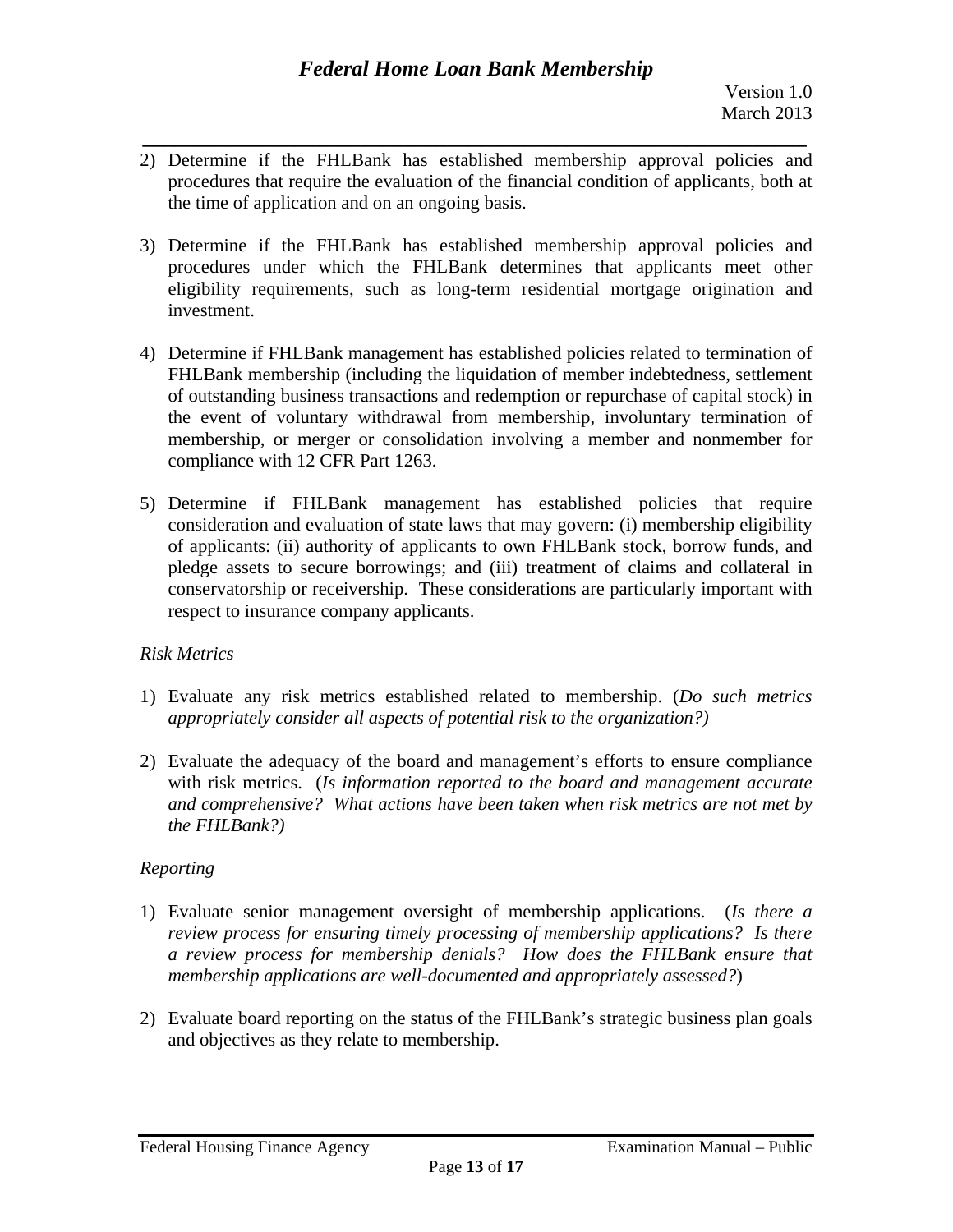3) Evaluate the adequacy and accuracy of reports used by management and the board of directors. (*Does the board receive reports regarding new members by type, i.e., insurance companies, banks, credit unions, etc, terminated members, and membership applications in process?*)

*\_\_\_\_\_\_\_\_\_\_\_\_\_\_\_\_\_\_\_\_\_\_\_\_\_\_\_\_\_\_\_\_\_\_\_\_\_\_\_\_\_\_\_\_\_\_\_\_\_\_\_\_\_\_\_\_\_\_\_\_\_* 

4) Review the adequacy of the FHLBank's ongoing analysis and monitoring of its membership base. Analysis of the financial condition of members will likely occur in the FHLBank's credit function. Assess the adequacy of reporting to the FHLBank's board of directors and management regarding the FHLBank's membership base. (*Are membership levels changing? Are members availing themselves of FHLBank services? Is the FHLBank targeting marketing efforts to a particular kind of member? Does that member pose risks with which the FHLBank is not familiar?)* 

### *Internal/External Audit*

- 1) Evaluate the adequacy of the scope, testing, and workpapers completed by internal audit. (*Do procedures include sampling of membership applications, including approvals and denials, as well as on-going monitoring requirements?*)
- scope of the audit work reasonable and supported?) 2) Evaluate the adequacy of the scope and testing completed by external audit and determine the status of corrective actions for findings. (*Are all areas of potential risk considered? If not, why not? Are reasons for not including certain areas within the*
- *3*) Evaluate the adequacy of the objectives and scopes of reviews performed by outside consultants and determine the status of management's actions regarding recommendations. (*Review the actions taken in response to consultant recommendations.)*

## *Information Technology*

- 1) Identify and assess the automated and manual systems and applicable controls for marketing membership and processing membership activities, such as applications, withdrawals, mergers, and capital stock. Specific attributes to consider include:
	- a) Authorized users;
	- b) Authorized functions for each user;
	- c) Security of confidential information;
	- d) Interfaces with the advance and collateral systems;
	- e) Information on the FHLBank's website;
	- f) Utilization of spreadsheets; and
	- g) Business continuity and recovery.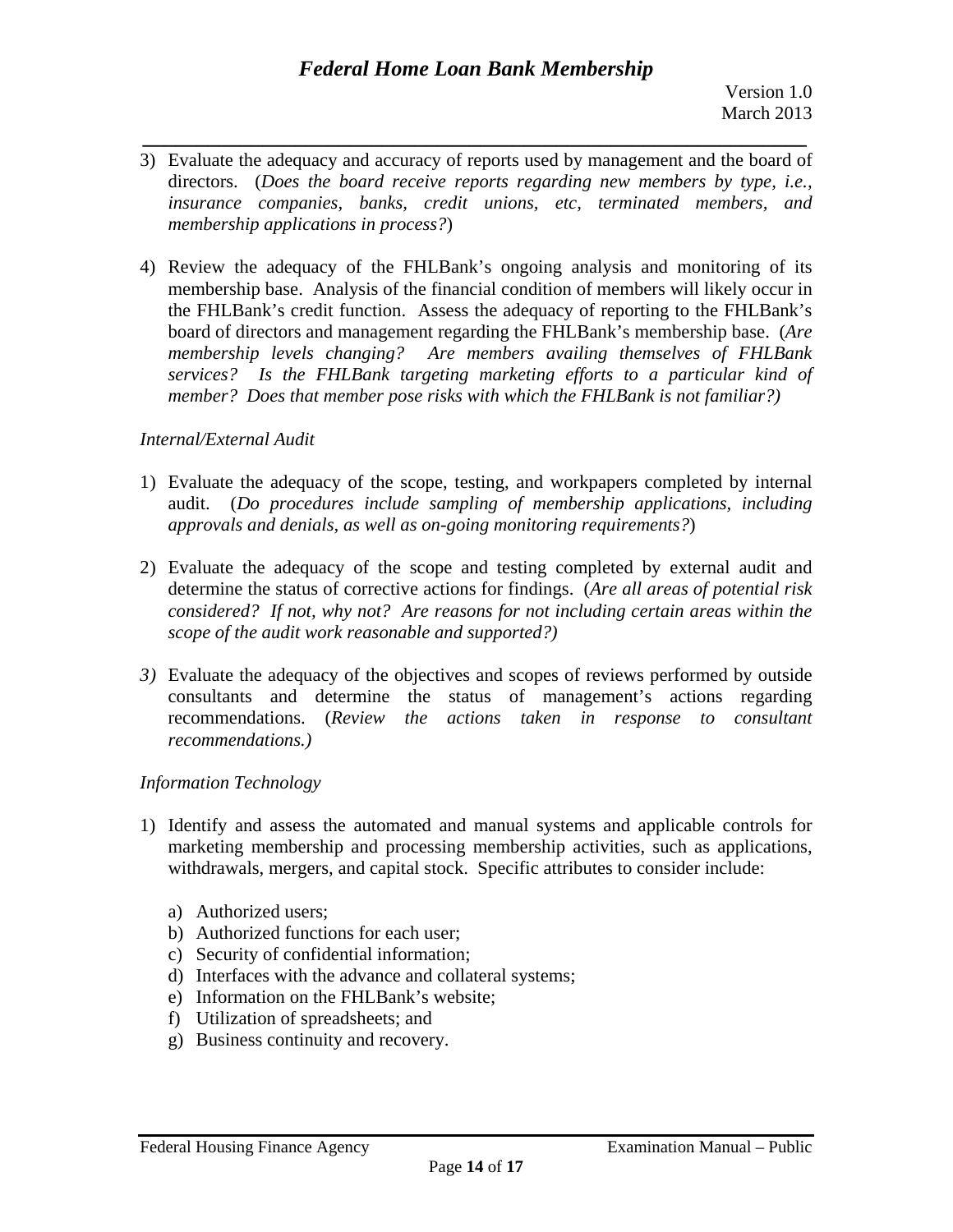## *Compliance*

- *regulatory violations.)* 1) Evaluate if the FHLBank has appropriately complied with pertinent regulations and regulatory guidance. (*For instances of violations, identify the cause of the violation. Determine how internal controls should be strengthened to ensure there are no future*
- *actions.)* 2) Evaluate the efforts of the board and management to ensure compliance with policies and procedures related to the membership. (*Conclude on the appropriateness of these*

# **4. Testing**

- 1) Review a sample of membership applications for completeness and compliance with 12 CFR 1263.
- 2) Review a sample of member information and verify accuracy with the FHLBank's management information systems and/or reporting applications.
- 3) Verify the accuracy of membership information reported to the FHFA.

## **5. Conclusions**

- 1) Summarize conclusions for all examination work performed, including work performed by other FHFA staff as it relates to the FHLBank's membership. Develop a memorandum articulating the risks to the institution resulting from the membership practices and the FHLBank's management of those risks. The memorandum should describe the basis of conclusions reached and summarize the analysis completed. Within the memorandum, discuss the types of risk the FHLBank is exposed to (e.g., market, credit, operational); the level of risk exposure; the direction of risk (stable, decreasing, increasing); and the quality of risk management practices (strong, adequate, weak). A memorandum must be prepared irrespective of whether the examiner's assessment is positive or negative.
- 2) Conclude on the responsiveness to previous examination findings. Evaluate the adequacy of the FHLBank's response to previous examination findings and concerns.
- 3) Develop examination findings and prepare findings memoranda, as appropriate. Based on examination work performed, develop findings communicating concerns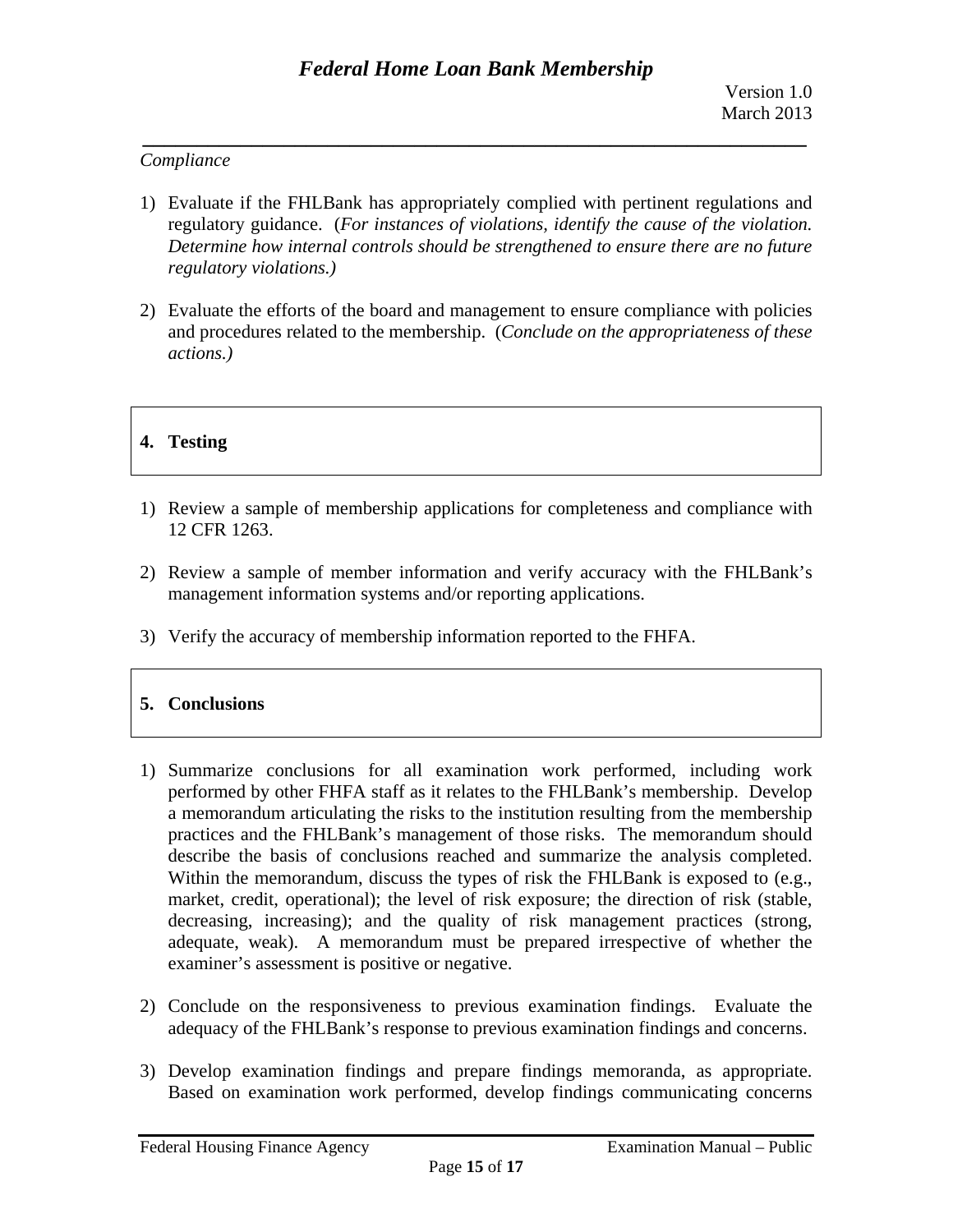*\_\_\_\_\_\_\_\_\_\_\_\_\_\_\_\_\_\_\_\_\_\_\_\_\_\_\_\_\_\_\_\_\_\_\_\_\_\_\_\_\_\_\_\_\_\_\_\_\_\_\_\_\_\_\_\_\_\_\_\_\_*  identified during the examination. Findings should identify the most significant risks to the FHLBank and the potential effect on the FHLBank resulting from the concerns identified. Such documents should describe a remediation plan specifying the appropriate corrective action to address examination concerns and establish a reasonable deadline for the FHLBank to remediate the finding. Communicate preliminary findings to the EIC. Discuss findings with FHLBank personnel to ensure the findings and analysis are free of factual errors.

4) Develop a list of follow-up items to evaluate during the next annual examination. In addition to findings developed in the steps above, include concerns noted during the examination that do not rise to the level of a finding. Potential concerns include issues the FHLBank is in the process of addressing, but require follow-up work to ensure actions are completed appropriately. In addition, potential concerns should include anticipated changes to the institution's practices or anticipated external changes that could affect the institution's future oversight of membership practices.